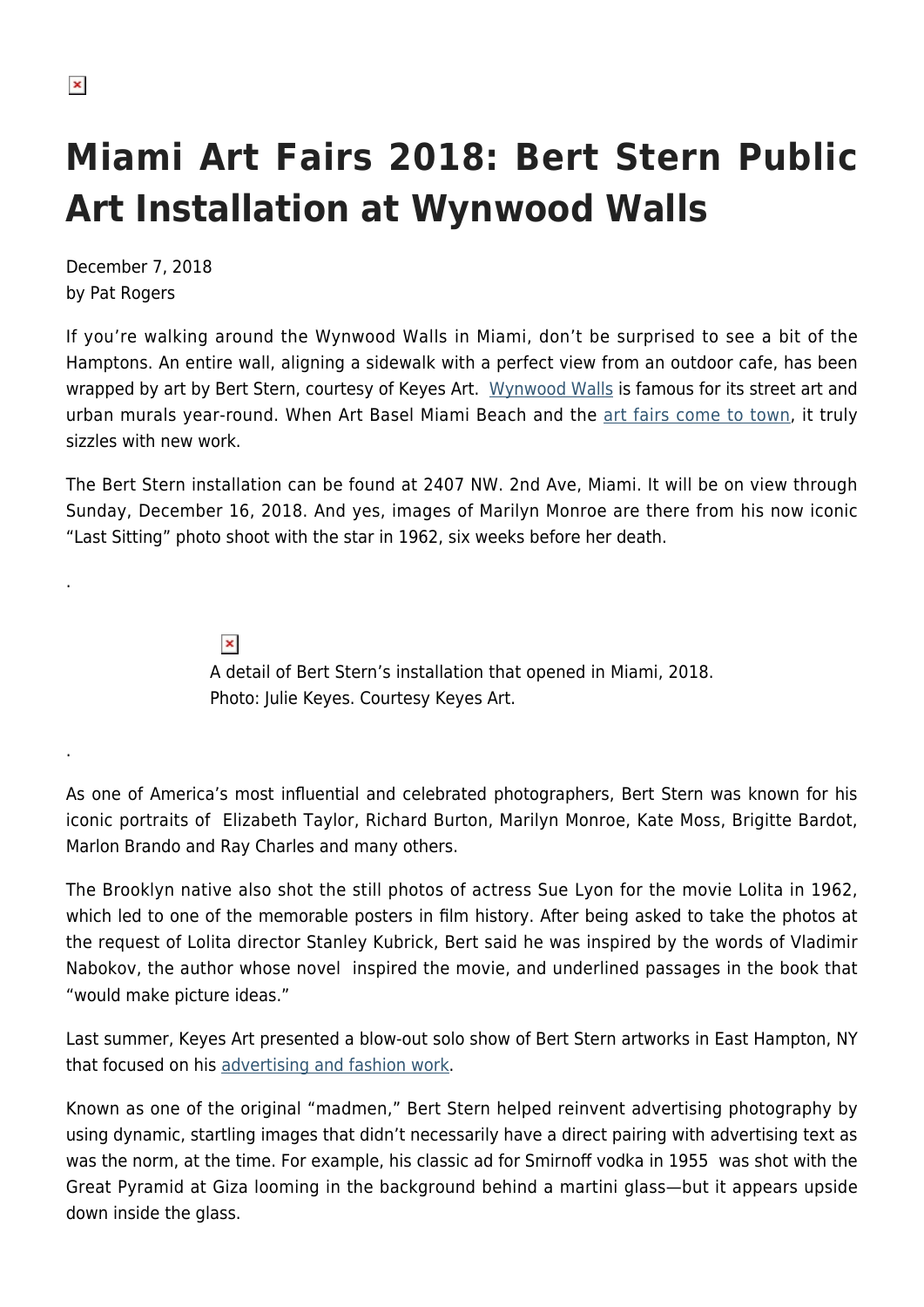During his 50-year-career, he created countless award-winning ads, editorial features, magazine covers, films, and portraits. His 1959 documentary about the Newport Jazz Festival, Jazz on a Summer's Day, was deemed "culturally significant" by the United States Library of Congress and selected for preservation in the National Film Registry Marilyn Monroe is there.

For Wynwood Walls, Julie Keyes of Keyes Art has selected an array of images that are classic Bert Stern images. Continue scrolling to check out the Bert Stern public art installation.

#### $\pmb{\times}$

.

.

.

.

.

.

A view of Bert Stern's installation that opened in Miami, 2018. Photo: Julie Keyes. Courtesy Keyes Art.

## $\pmb{\times}$

A detail of Bert Stern's installation that opened in Miami, 2018. Photo: Julie Keyes. Courtesy Keyes Art.

## $\pmb{\times}$

A detail of Bert Stern's installation that opened in Miami, 2018. Photo: Julie Keyes. Courtesy Keyes Art.

### $\pmb{\times}$

A detail of Bert Stern's installation that opened in Miami, 2018. Photo: Julie Keyes. Courtesy Keyes Art.

#### $\pmb{\times}$

 $\mathcal{L}_\text{max}$  and  $\mathcal{L}_\text{max}$  and  $\mathcal{L}_\text{max}$ 

Bert Stern's installation that opened in Miami, 2018. Photo: Julie Keyes. Courtesy Keyes Art.

**BASIC FACTS:** Miami Art Week runs from December 4 to 9, 2018 in Miami and Miami Beach. The